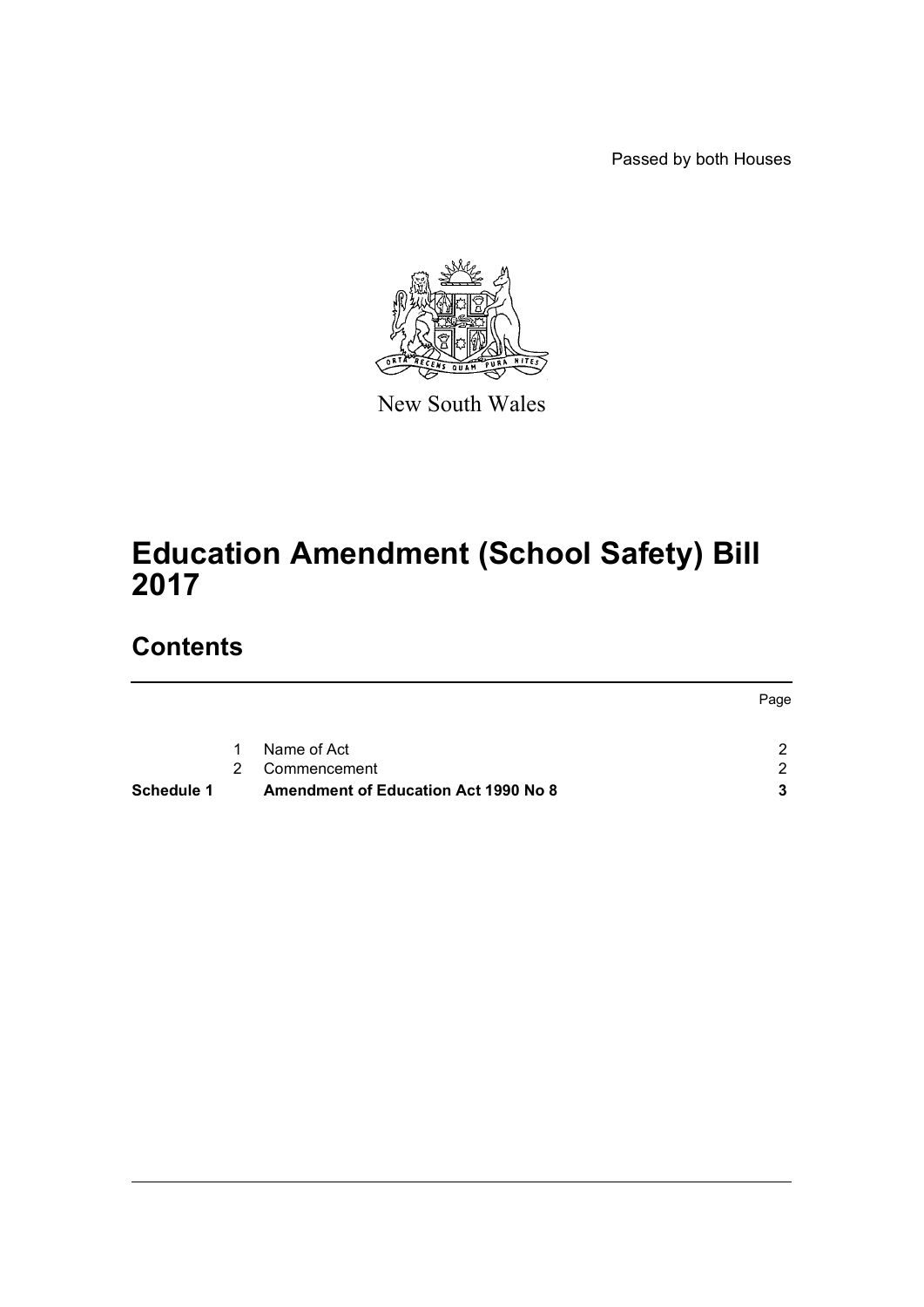*I certify that this PUBLIC BILL, which originated in the LEGISLATIVE COUNCIL, has finally passed the LEGISLATIVE COUNCIL and the LEGISLATIVE ASSEMBLY of NEW SOUTH WALES.*

*Legislative Council 2017* *Clerk of the Parliaments*



New South Wales

# **Education Amendment (School Safety) Bill 2017**

Act No , 2017

An Act to amend the *Education Act 1990* to make further provision in relation to the health and safety of school students and staff; and for other purposes.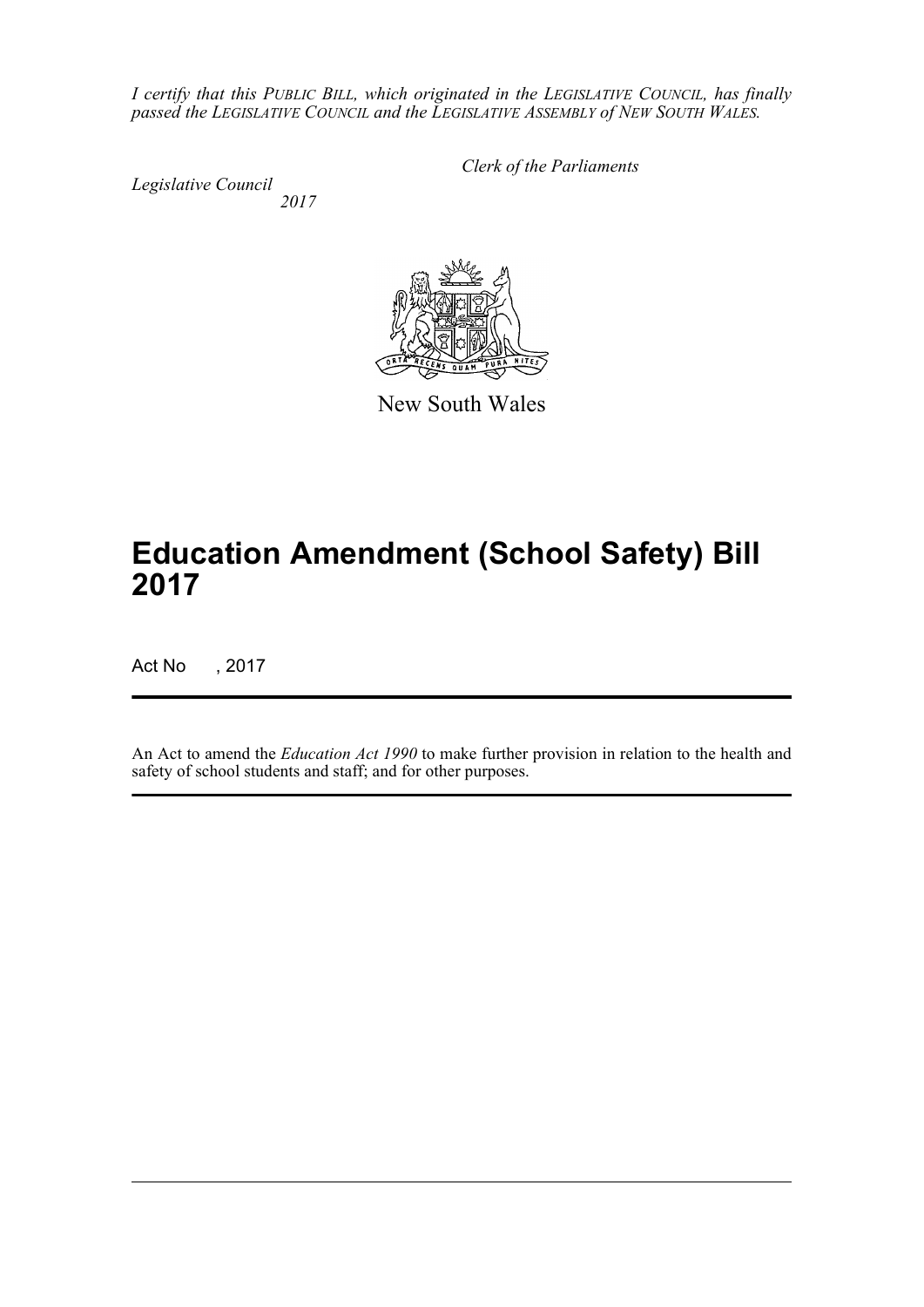# <span id="page-2-0"></span>**The Legislature of New South Wales enacts:**

# **1 Name of Act**

This Act is the *Education Amendment (School Safety) Act 2017*.

# <span id="page-2-1"></span>**2 Commencement**

This Act commences on a day or days to be appointed by proclamation.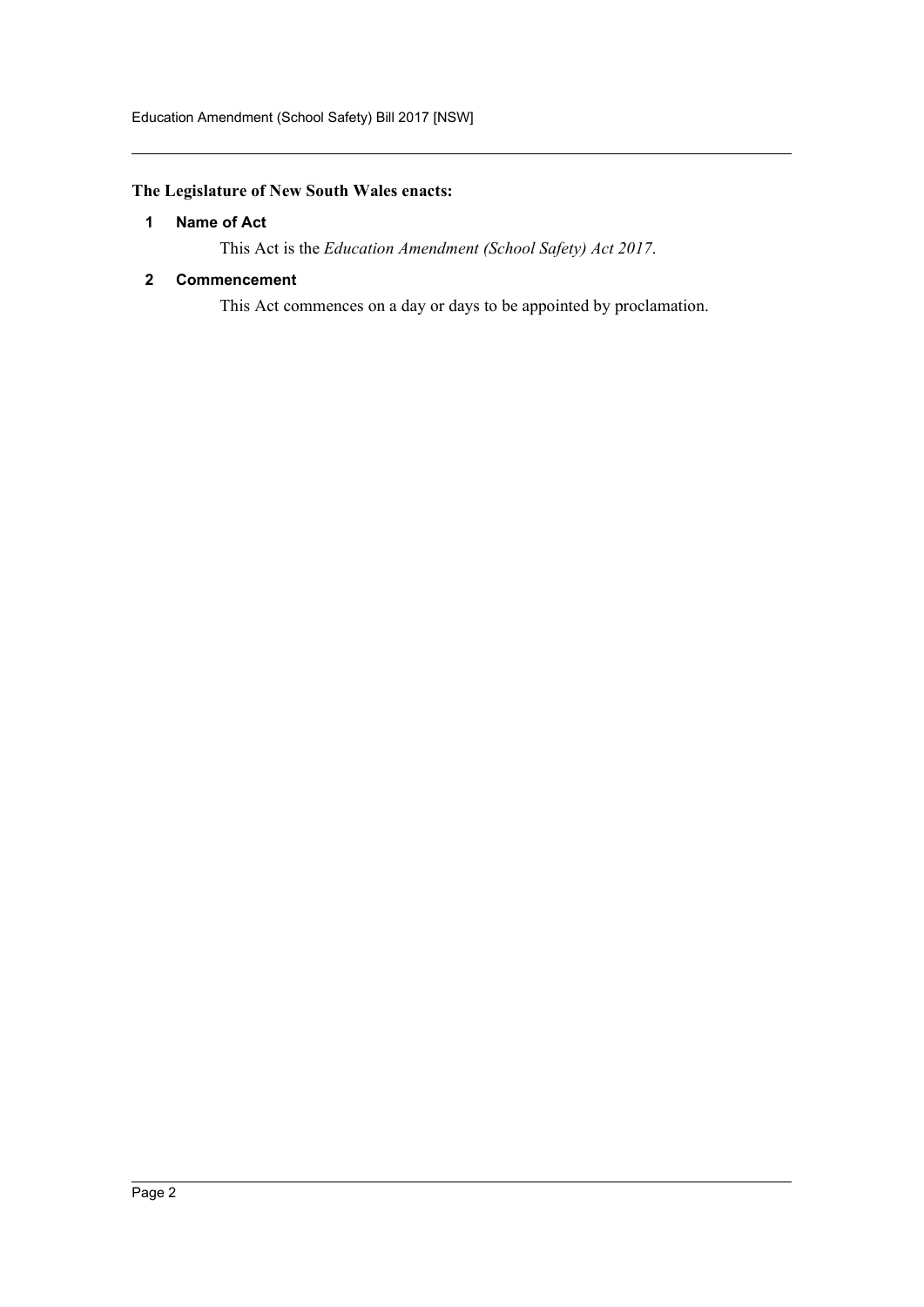# <span id="page-3-0"></span>**Schedule 1 Amendment of Education Act 1990 No 8**

# **[1] Section 22D Compulsory schooling orders**

Omit "under section 26H" from section 22D (13) (a).

Insert instead "or the Minister under Division 3 of Part 5A".

# **[2] Section 26A Definitions**

Insert in alphabetical order:

*direction* means an enrolment direction or a non-attendance direction.

*enrolment direction* means a direction given by the Secretary under section 26H.

*non-attendance direction* means a direction given by the Minister under section 26HA.

#### *relevant decision-maker* means:

- (a) in relation to an enrolment direction—the Secretary, or
- (b) in relation to a non-attendance direction—the Minister.

# **[3] Section 26AA**

Insert after section 26A:

#### **26AA Restriction on disclosing certain information**

Despite this or any other Act or law, the Minister, the Secretary or a school is not required to disclose information obtained under or in connection with this Part to any student, parent or other person if there are reasonable grounds to believe that to do so would:

- (a) endanger a person's life or physical safety, or
- (b) enable the existence or identity of a confidential source of information in relation to the enforcement or administration of a law to be ascertained, or
- (c) prejudice the investigation of a contravention (or possible contravention) of a law in any particular case, or
- (d) not be in the public interest.

#### **[4] Section 26B Purpose of obtaining information about students**

Omit section 26B (1). Insert instead:

- (1) Information may be obtained under this Division solely for the following purposes:
	- (a) assisting the Minister, the Secretary or schools:
		- (i) to assess whether the enrolment or attendance of a particular student at a school is likely to constitute a risk (because of the behaviour of the student) to the health or safety of any person (including the student), and
		- (ii) to develop and maintain strategies to eliminate or minimise any such risk,
	- (b) assisting the Minister to exercise functions under section 26HA relating to non-attendance directions.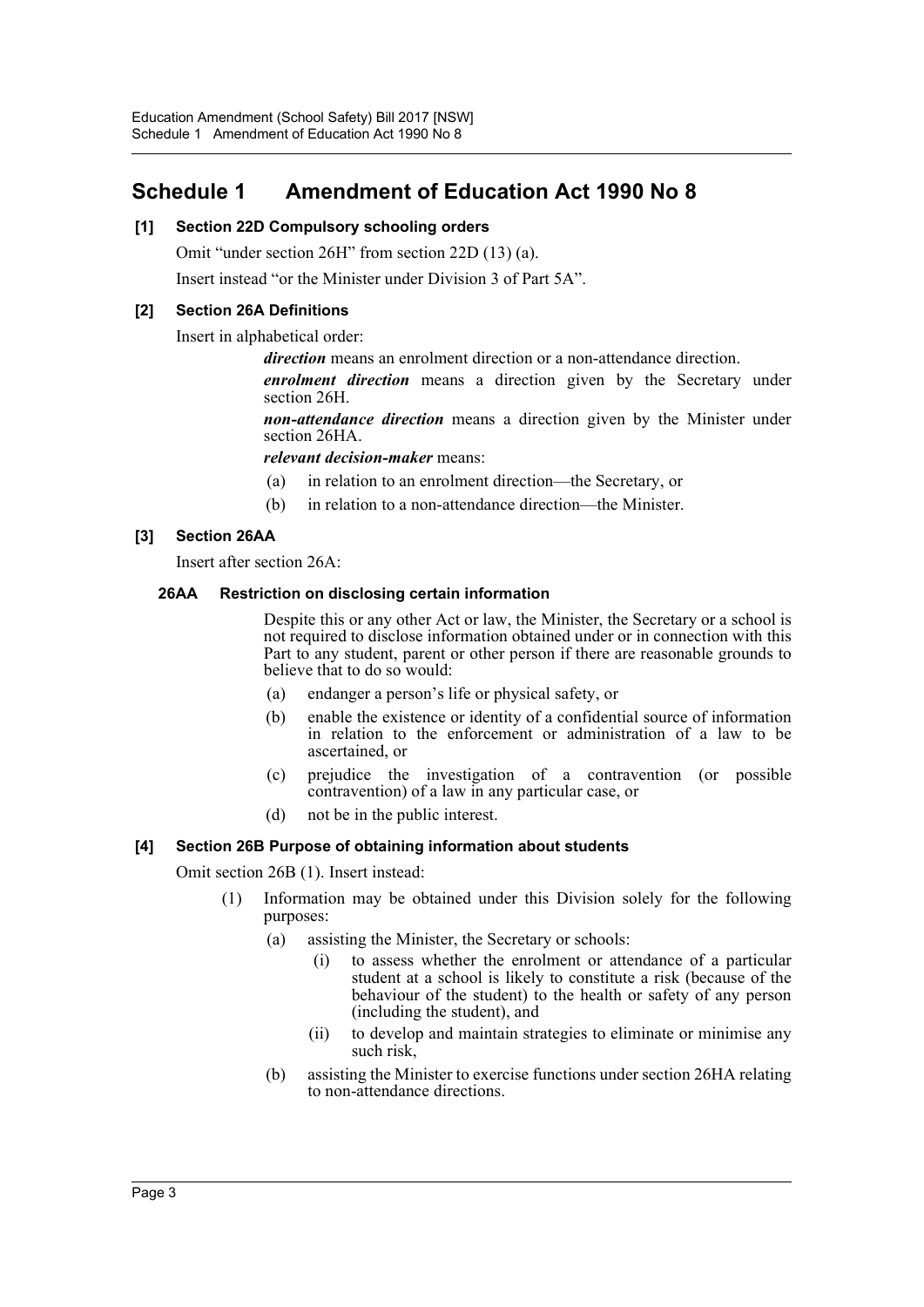# **[5] Section 26D Obtaining information about particular students**

Omit "such information about a particular student as would assist in making an assessment, or developing or maintaining strategies, of the kind referred to in section 26B" from section  $26D(1)$ .

Insert instead "information about a particular student for the purposes referred to in section  $26B(1)$ ".

**[6] Section 26E Consultation during assessment of risk and development of strategies** Insert "the Minister," after "section 26B,".

## **[7] Part 5A, Division 3, heading**

Omit "**at government schools**". Insert instead "**and attendance**".

## **[8] Section 26H Enrolment directions**

Insert "(an *enrolment direction*)" after "direction" in section 26H (1).

#### **[9] Section 26H (2)**

Omit "A direction under this section". Insert instead "An enrolment direction".

## **[10] Section 26H (2A)**

Insert after section 26H (2):

(2A) An enrolment direction must specify a school of a kind that is appropriate for the age of the student and that is within a reasonable distance of the student's home.

# **[11] Section 26H (3)**

Omit "a direction in force under this section". Insert instead "an enrolment direction".

#### **[12] Section 26H (4)**

Insert ", or otherwise approved by the Minister," after "State".

#### **[13] Section 26H (4)**

Omit "a direction under this section". Insert instead "an enrolment direction".

#### **[14] Section 26HA**

Insert after section 26H:

#### **26HA Non-attendance directions**

- (1) The Minister may, by notice in writing, direct a student not to attend school during a specified period (a *non-attendance direction*). A non-attendance direction may specify a particular school or schools or any school.
- (2) The Minister may give a non-attendance direction to a student only if:
	- (a) the Minister believes on reasonable grounds that:
		- (i) there is a significant risk that the student will engage in serious violent conduct, or
		- (ii) the student supports terrorism or violent extremism, and
	- (b) the Minister believes on reasonable grounds that issuing the non-attendance direction is necessary to protect the health or safety of the students or staff of any school.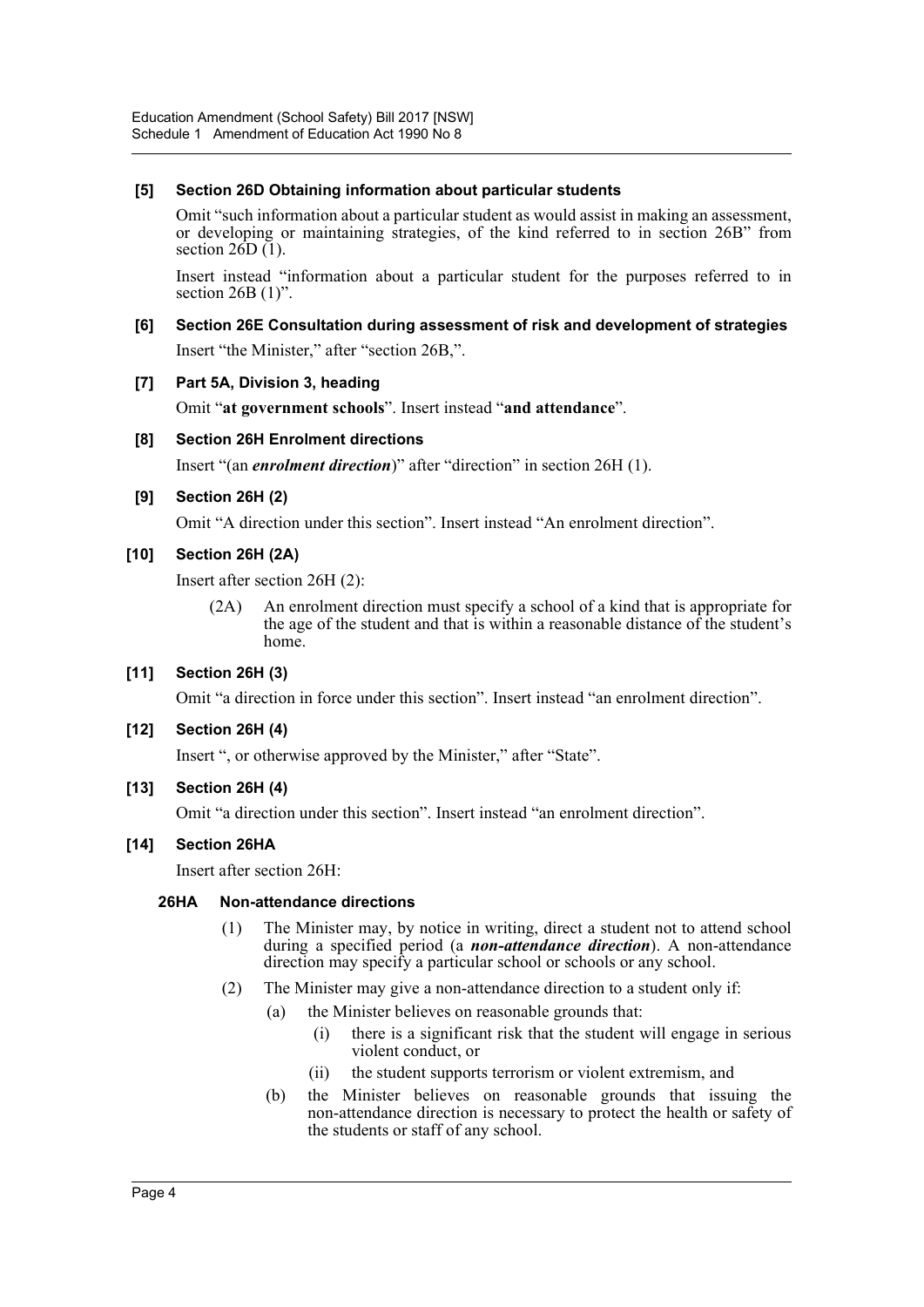- (3) While a non-attendance direction in relation to a student is in force, the Minister:
	- (a) must assess whether the attendance of the student at school constitutes a risk to the health or safety of any person (including the student), and
	- (b) must, if appropriate, develop strategies to eliminate or minimise that risk and to enable the student to attend school, and
	- (c) must, in accordance with the guidelines, develop and implement a plan to support the student while the student is not attending school under the direction.

**Note.** Information about students may be obtained under Division 2 for the purposes of assisting the Minister in exercising functions under this section.

- (4) In subsection (2) (a) (i), *serious violent conduct* means conduct constituting any of the following offences (regardless of whether the student cannot, or might not, be held to be criminally responsible for the conduct):
	- (a) an offence involving:
		- (i) loss of a person's life or serious risk of loss of a person's life, or
		- (ii) serious physical or psychological injury to a person or serious risk of such injury to a person, or
		- (iii) serious damage to property in circumstances endangering the safety of any person,
	- (b) a serious offence of a sexual nature,
	- (c) an offence involving serious animal cruelty.
- (5) At the end of each school year, the Minister is to publish on the Department's website the number of non-attendance directions given by the Minister during that school year.

#### **[15] Section 26I Representations by student, parents and others**

Omit "a direction is given under this Division" from section 26I (1).

Insert instead "an enrolment direction or a non-attendance direction is given".

#### **[16] Section 26I (1)**

Omit "Secretary" wherever occurring. Insert instead "relevant decision-maker".

#### **[17] Section 26I (4)**

Insert after section 26I (3):

(4) Without limiting the operation of subsection (2), the Minister is not required to comply with subsection (1) before giving a non-attendance direction to a student for the first time.

# **[18] Sections 26J and 26K**

Omit "under this Division" wherever occurring.

#### **[19] Sections 26J and 26K**

Omit "Secretary" wherever occurring. Insert instead "relevant decision-maker".

#### **[20] Section 26K Variation and revocation of direction**

Omit "Secretary's" from section 26K (c). Insert instead "relevant decision-maker's".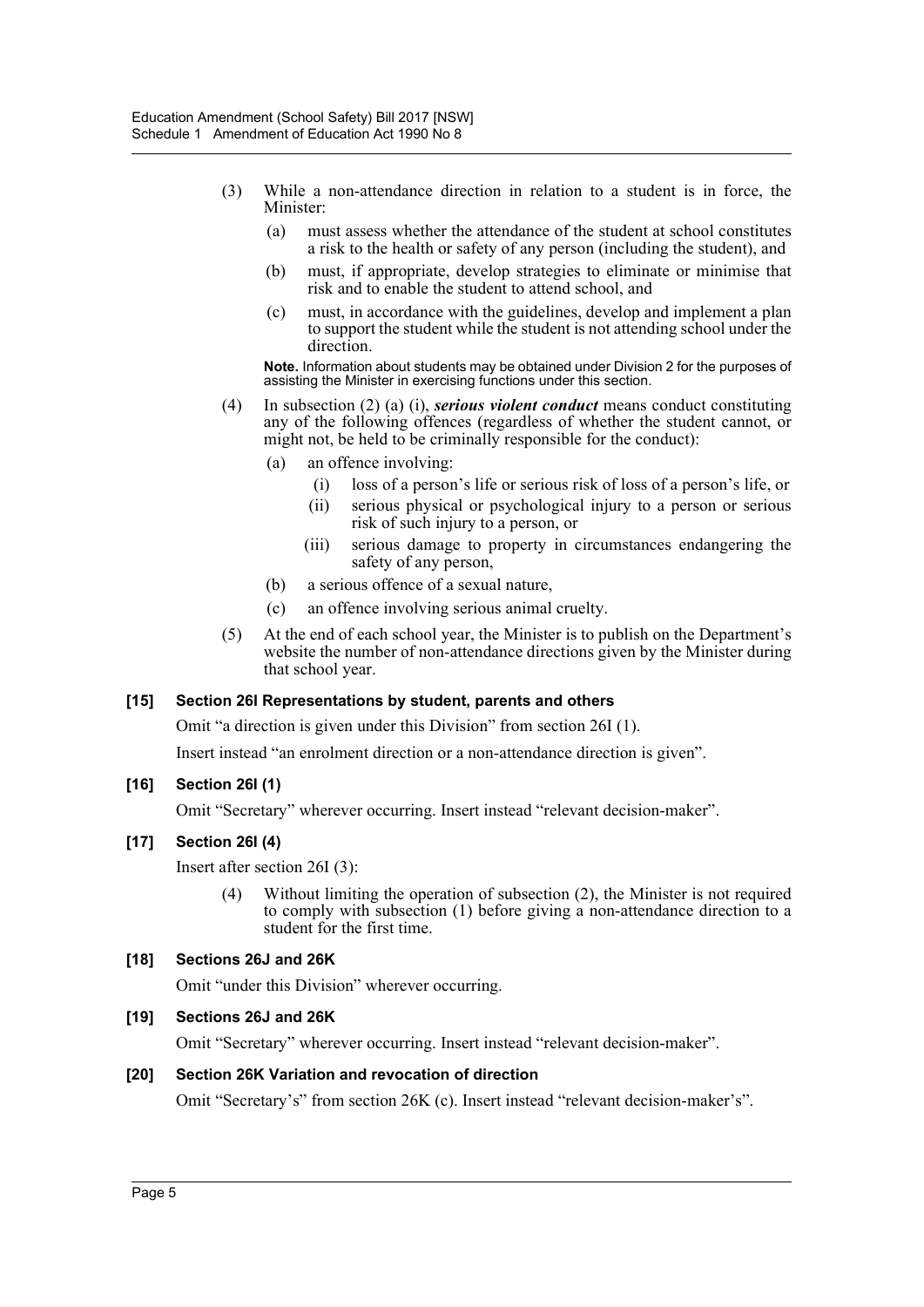# **[21] Section 26K (2)**

Insert at the end of section 26K:

(2) This section does not entitle a student, or a parent of the student, to make an application to vary or revoke a non-attendance direction given to the student for a period of 5 days or less.

#### **[22] Section 26KA**

Insert after section 26K:

#### **26KA Internal review of certain non-attendance directions**

- (1) If the Minister, or a person acting under a delegation from the Minister, gives a non-attendance direction to a student for a period of more than 5 days, the student, or a parent of the student, may apply for an internal review of the decision to give the direction.
- (2) An application for internal review is to be made in accordance with any requirements specified in the guidelines.
- (3) An application for internal review does not operate to stay the decision to which the application relates, unless the Minister otherwise directs.
- (4) The review must be conducted by a person (other than the person who made the decision) who is directed to do so by the Minister (the *reviewer*). The reviewer must be a person employed in the Department who was not substantially involved in making the decision to which the application relates.
- (5) The reviewer must consider any relevant material submitted by the student or parent.
- (6) The reviewer may, on determining an application for internal review, confirm the decision to which the application relates or recommend to the Minister that the non-attendance direction be varied or revoked.
- (7) This section does not entitle a student, or a parent of the student, to make an application for internal review under this section if the person is entitled to make an application to the Tribunal under section  $107$  (1) (i) for an administrative review of a decision to give the student a non-attendance direction.

#### **[23] Section 26L Issue of guidelines**

Omit "for the purposes of section 26B," from section 26L (2) (b).

#### **[24] Section 26L (2) (c)**

Omit "assessments of the kind referred to in section 26B". Insert instead "health and safety risk assessments".

#### **[25] Section 26L (2) (k) and (l)**

Omit "Secretary" wherever occurring. Insert instead "relevant decision-maker".

#### **[26] Section 26L (2) (m)**

Omit "such a direction". Insert instead "an enrolment direction".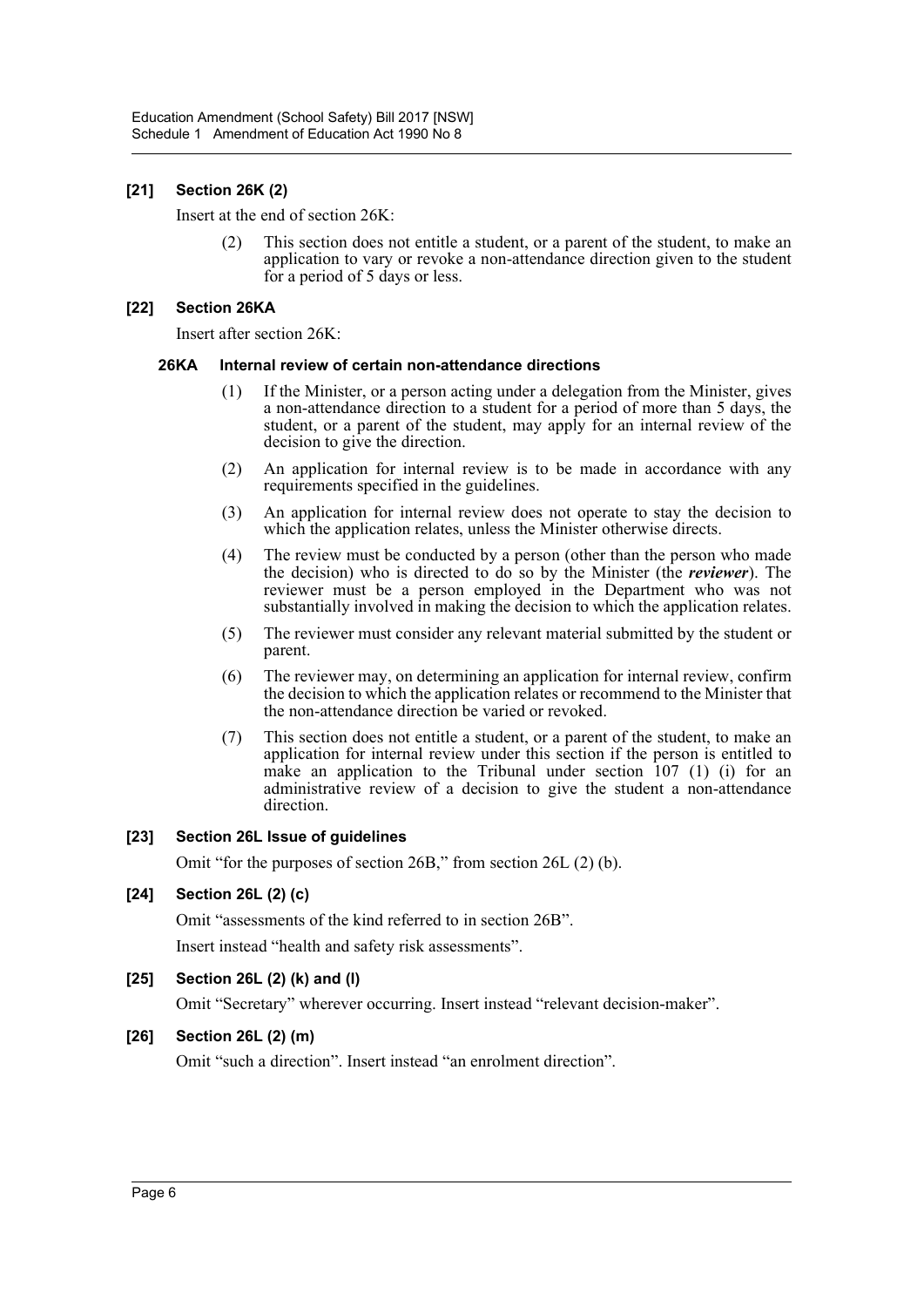# **[27] Section 26L (2) (n) and (o)**

Omit "such a direction" wherever occurring. Insert instead "a direction".

# **[28] Section 26L (2) (p)–(r)**

Insert after section 26L (2) (o):

- (p) applications for internal review under section 26KA of a decision to give a non-attendance direction,
- (q) the provision of education and support (such as programs and services) to a student in relation to whom a non-attendance direction is in force,
- (r) the requirements (if any) to notify relevant agencies when a non-attendance direction is given to a student.

## **[29] Section 35 Discipline in government schools**

Insert after section 35 (1):

(1A) Subsection (1) extends to the conduct of a student that significantly affects, or is likely to significantly affect, the health or safety of students or staff of any school, regardless of whether that conduct occurs on or outside school premises or within or outside school hours.

#### **[30] Section 107 Applications for administrative reviews of certain decisions**

Omit "Division 3 of Part 5A" from section 107 (1) (e1). Insert instead "section 26H".

#### **[31] Section 107 (1) (i)**

Insert after section 107 (1) (h):

(i) a non-attendance direction given by the Minister under section 26HA that results in the student being directed not to attend school for more than a total of 20 school days in a 12 month-period.

#### **[32] Section 108 Determination of application by Tribunal**

Insert after section 108 (1) (a1):

(a2) in the case of an application for the administrative review of a non-attendance direction given by the Minister under section 26HA recommend to the Minister that the direction be varied or revoked, or

#### **[33] Section 108 (4)**

Insert after section 108 (3) (after the note):

- (4) The Minister is not required under the *Administrative Decisions Review Act 1997*, or any other Act or law, to give reasons for a decision to give a non-attendance direction to a student under section 26HA if the Minister reasonably believes that to do so would:
	- (a) endanger a person's life or physical safety, or
	- (b) enable the existence or identity of a confidential source of information in relation to the enforcement or administration of a law to be ascertained, or